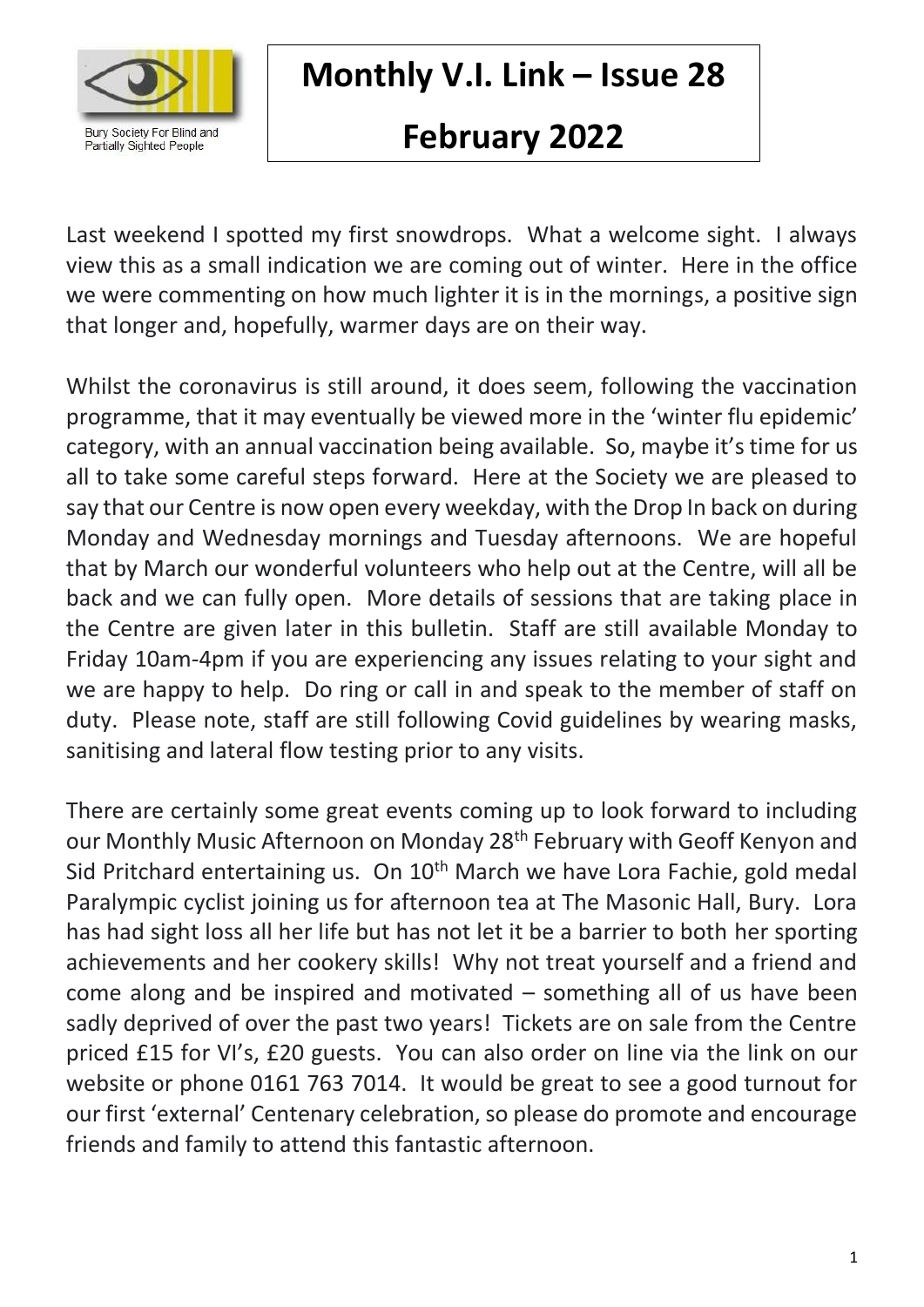I hope you enjoy this bulletin but do let us know if you have any comments, positive or negative, to help us prepare future editions. Happy Reading! Jill Logan – CEO.

### **Coronavirus Update**

# **Including information from Carrie Dearden – NHS Bury CCG**

Hospitalisation of covid cases are dropping in the area and the vaccination programme take up continues to remain steady. Do encourage relatives, friends to take advantage of the vaccine as it appears to reduce the symptoms considerably. From the end of February, in England, the restrictions regarding social distancing and mask wearing are to be by choice. Remember, if you are feeling anxious, do what you feel comfortable with, continue to follow the maxim 'hands, face, space', i.e. sanitize hands, wear your face mask and social distance – you can't control what others do, but you can keep yourself as safe as possible, just as you would with any virus. If you feel unwell, stay inside, and look after yourself until you feel better.

If you have not had your booster yet, or a vaccine, these are available at vaccination sites in Ramsbottom, Bury, Radcliffe and Prestwich who are offering first, second and booster vaccinations for people that are due and eligible on a walk-in or booked basis. Specific walk-in or bookable clinics are available for those aged 12 to 15 and due their first or second vaccination.

Four pharmacies are now offering assisted lateral flow (LFD) Covid tests for people who feel they need help to do them.

A further seven pharmacies are due to join them soon, in the effort to stop the spread of coronavirus.

This free service is available to everyone, and would particularly benefit people who are not confident in administering their own tests, with your test being supervised and processed by pharmacy staff.

NB: This service is only available to people who **DO NOT** have any Covid-19 symptoms.

The four pharmacies are:

- IQ Pharmacy, 14 Princess Parade, Bury. Monday to Friday, 9am to 5.15pm. Saturday, 9am to 3pm.
- Manor Pharmacy, 367 Brandlesholme Road, Bury. Mon to Fri, 9am to 6pm. Sat, 9am to 1pm.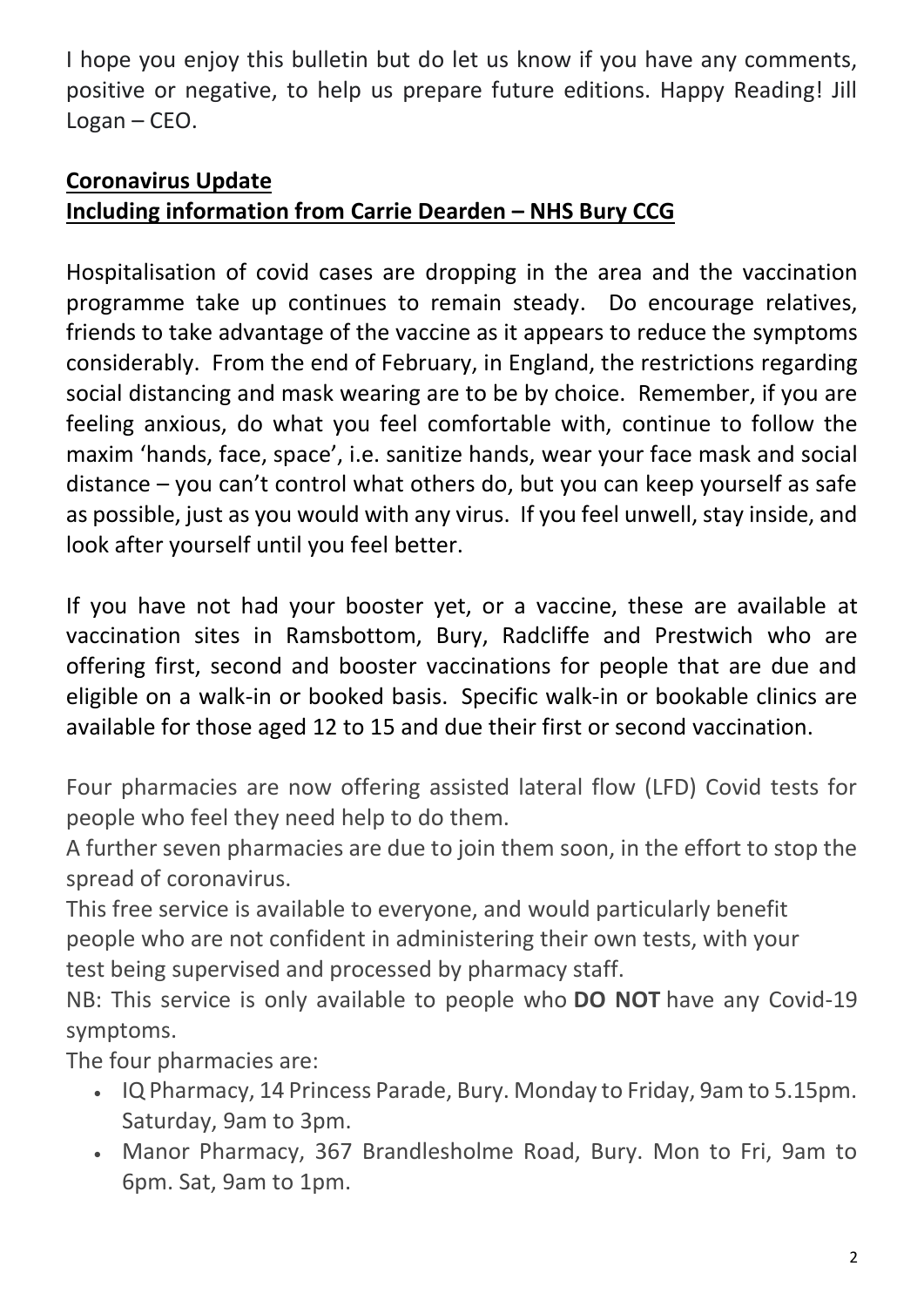- Forman's Chemist, 12 Park Hill, Bury Old Road, Prestwich. Mon to Fri, 9am to 6pm.
- Fishpool Pharmacy, 14 Parkhills Road, Bury. Mon to Fri, 9am to 6pm. Sat, 9am to 1pm.

Tests are available until 45 minutes before closing time.

The results of your test will be sent to you by NHS 119 via text or email. If you don't have access to these your pharmacy will be able to give you your results.

#### **Emotional wellbeing support**

Bury's Getting Help Line is a confidential service run by the voluntary sector for people of all ages who are experiencing difficulties with their mental wellbeing. Access advice, guidance and signposting to support by calling 0161 464 3679 (Mon to Sat, 8am to 8pm), you can also email the team: **[gettinghelpline@earlybreak.co.uk](mailto:gettinghelpline@earlybreak.co.uk)**

#### **Good To Share:**

**Energy News –** with thanks to our friends at Age UK Bury for this article.

With energy bills soaring from April, it's an uncertain and anxious time for many older people on a low fixed income, who already struggle making their payments.

Age UK Bury are offering **FREE Home Energy checks** to make homes more energy efficient and warmer in the winter. Their advisors will discuss energy saving equipment with you and if suitable, these will be installed by their Handy Person service free of charge. They are offering equipment up to the value of £30. To benefit from this programme, contact **Ruth** on **07547 400142** or email [ruth@ageukbury.org.uk](mailto:ruth@ageukbury.org.uk) 

Martin Lewis, of Money Saving Expert, does his best to explain the energy crisis in his weekly email: <https://www.moneysavingexpert.com/latesttip/>

Age UK Bury's national partner, Age UK is continuing its campaign to call for more support to help older people with energy bills.

If you are not eligible for Age UK Bury support, have you considered contacting Bury Council? Details in the following article.

#### **Let's help tackle financial hardship - Bury Council press release.**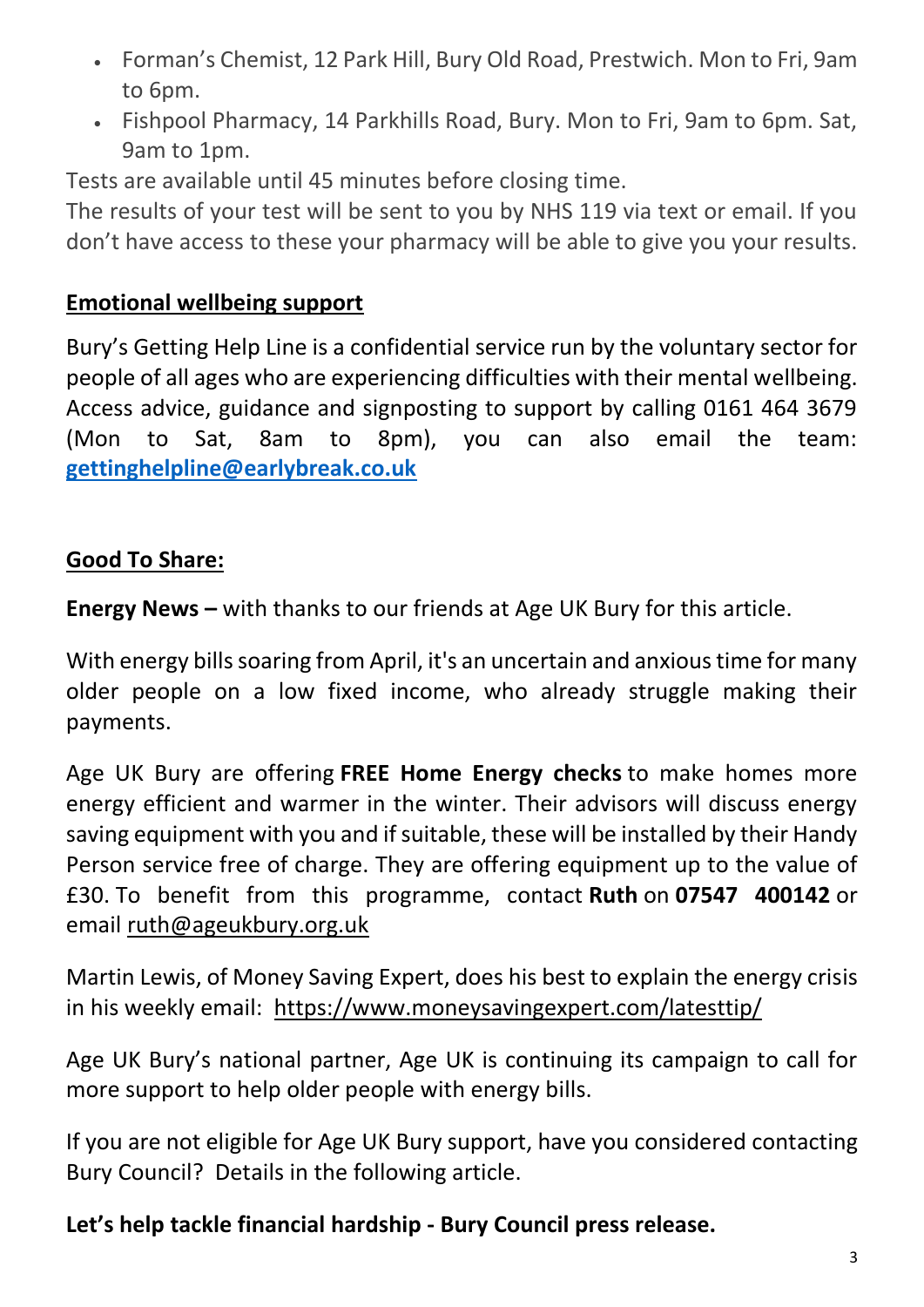The last 18 months have brought significant challenges to our communities and there are increased financial pressures for many people.

Free, confidential, and independent advice and wider support is available.

Bury Council may be able to provide immediate support.

- If your household has a low income and you are struggling with your finances. To check eligibility and apply visit: [www.bury.gov.uk/adviceandbenefits](http://www.bury.gov.uk/adviceandbenefits)

- If you are experiencing temporary difficulties, a discretionary payment may be available to you. For more information and to apply go to www.bury.gov.uk/discretionarypayments

- We may also be able to support through the provision of vouchers to help with food, fuel and essential winter provisions. Support is flexible dependent on need. To talk through your options in confidence please call 0161 253 5858

- If you are a Six Town Housing tenant you can also talk through support in relation to your circumstances. Please contact 0161 686 8000 or email enquiries@sixtownhousing.org

#### **Bury and Bolton Citizens Advice Bureau**

There is a freephone Adviceline: 0808 278 7804 available Monday to Friday between 10 am and 4 pm.

#### **News and Upcoming Events:**

We are delighted to confirm our weekly 'Drop Ins' are back, as well as the majority of the specific groups. If you are interested in attending any of the groups, please just give us a call and we can let you know when they are meeting. Details of regular sessions are listed at the end of this bulletin.

**Eye Talk 22:** Our popular Eye Talk Support programme is back, with a twist! As a newly diagnosed client you may well wish to attend all 5 modules covering: emotional impact and eye conditions, daily living skills, digital and specialist equipment, transport and benefits, visual awareness training and other support services, but we want to ensure that current clients have the opportunity to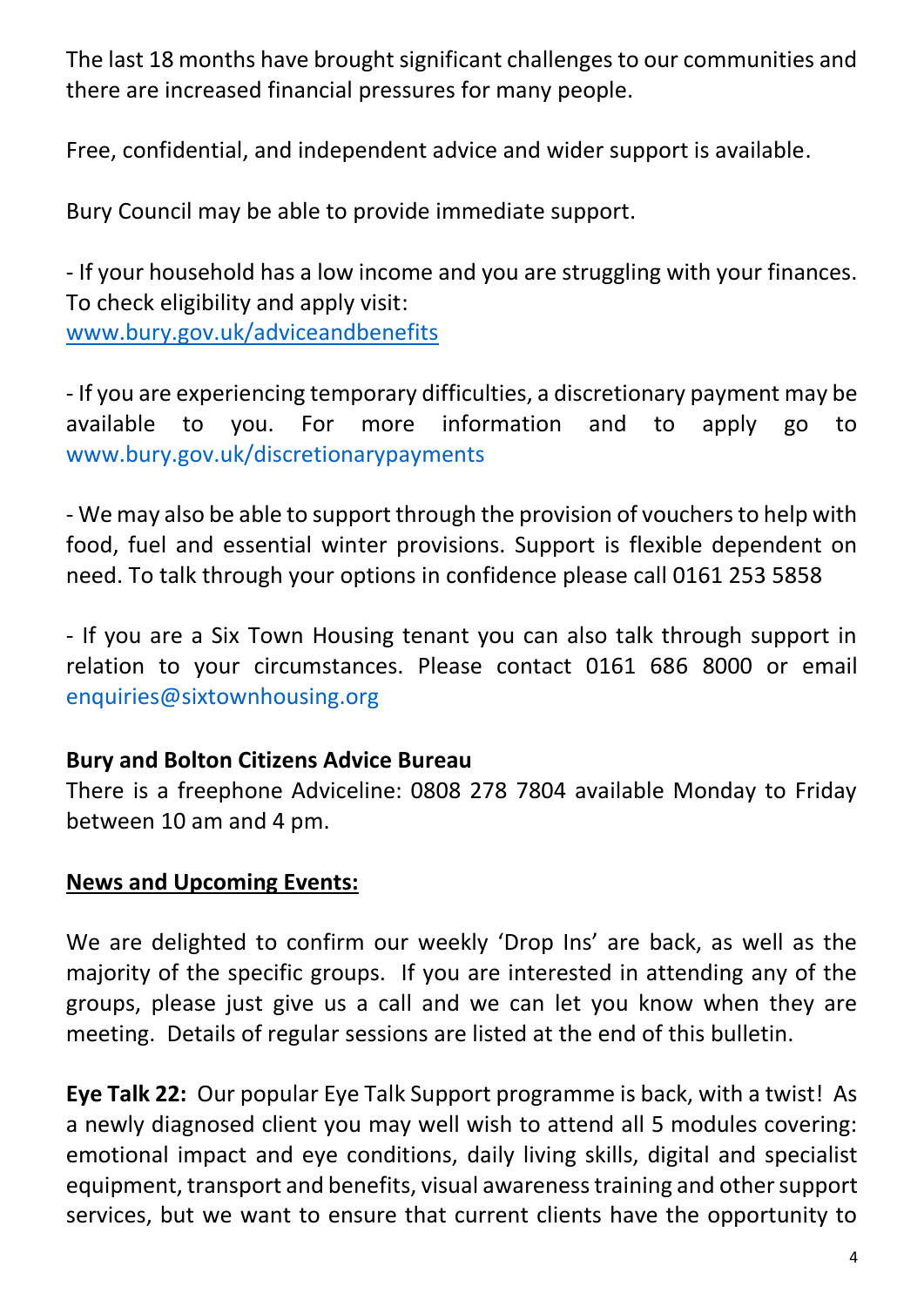attend individual modules if they feel they need a refresher. The sessions will recommence in March so if you are interested in attending any or all of the sessions, give Gill Currie a call and Gill is happy to discuss your requirements. Don't forget this is also open to volunteers and family/carers who are impacted by relatives losing their sight.

**Hearing and sight loss:** At the end of March we are looking to hold a 'Focus day' with our colleagues from Communic8te where pre-owned and display equipment will be available to purchase at discounted prices. We will also be demonstrating various equipment for you to 'try before you buy'. For further details, ring Gill Currie who is also taking bookings for another 'Eye Hear You' workshop for people with both sight and hearing loss.

**A World of Touch (Diane Webb):** You are probably well aware of the things you enjoy to touch, like a cat, nurturing plants in the soil or a favourite garment, but there is useful information to be had through your fingertips. In most lifts, even if the floor numbers are not in braille, the print ones are generally raised. Also, I use a cash till through headphones where the instructions refer to shapes on the keypad, such as a cross, an x, a dash or a circle; and in my experience, the circle tends to be the enter key on card readers, so when the assistant asks you to enter on the green button, try feeling for the hollow round raised circle instead. How useful could a little basic braille be to you as well? Why not come along to a light-hearted taster session at the Centre to find out a little more about touch and braille? The session is open to non-sighted and sighted for a small donation. Come along and have a go, even if just for fun. The first taster will be on Wednesday 2 March during the Drop-In session, 10am-12pm.

**Monthly Walk: 21st February,** meeting at the centre 1pm. This month Michael will be taking the group to Hollingworth Lake and then a trip to Entwistle Reservoir is planned for March. Sighted guides accompany you on the walk or you are very welcome to bring a sighted friend. Please check prior to attending as the walks are dependent on the weather. Office: 0161 763 7014.

**Monthly Makes: 2nd Wednesday of the month, next meeting 9th March 1.30- 2.30pm.** The group are planning to make a Desk Tidy in March and some glass painting in April. All welcome. Please ring to book your place the week before to ensure enough materials are prepared.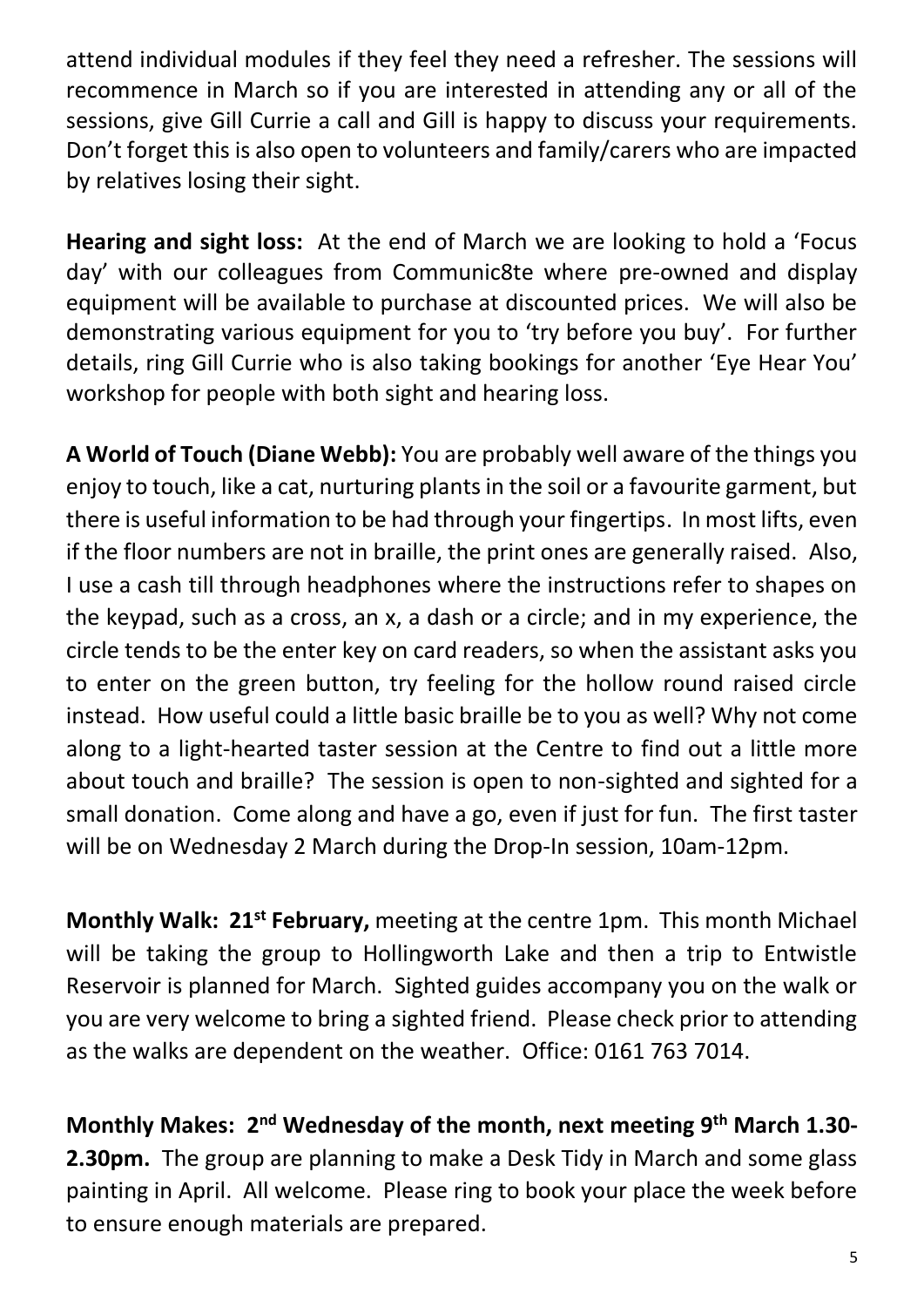**Café Crawl:** This month Diane commences her quest to find the best Café in Bury! She is starting off on Thursday 17<sup>th</sup> February with Tina's Tea Rooms. Why not join her and suggest which café you think she should try next. Meeting initially at the Centre for 10am, leaving at 10.30am for Tina's Tea Rooms based at the Art Gallery.

**Lunches Through The Decades!** Friday 25th March marks the first of Carol and Mag's 'themed lunches' celebrating our Centenary. The first meal is typical 1920's fare starting with vegetable soup, steak and kidney pudding with duchess potatoes, cauliflower and cabbage. Followed by trifle. All for just £8.00 (not quite 1920's prices!). A prize for the best dressed 1920's customer to the café! Please ring to book your place. Deadline Monday 20<sup>th</sup> March.

**Foot Practioner:** We are delighted to welcome Dougie back for a regular slot in the Centre. Appointments for footcare will be available on the second Friday of every month from 10am. The next session will be: Friday 11 March. Book through the Centre on 0161 763 7014.

**Our Centenary Year –** Don't forget we're hoping you will help us celebrate our special year. Let us know if you have any ideas, maybe as a group or individual – we'd love to hear from you. We are particularly interested in hearing your memories of people associated with the Society in years gone by, how the Society has changed from when you first met us, and stories of events and activities. We received a wonderful photograph from Jean Spencer, formerly of Pipeline, who has been associated with BBS for many years. The photo features members of the Committee of the time at the Annual Christmas party and included Mr Fred Dawson Chief Education Officer and a Mr & Mrs. Haddock from Connaught Street, Bury. Do you remember what year it was? Sid Pritchard has also put together some anecdotes from years gone by. Can you help build up the picture? We would be happy to visit you and make notes if coming to the centre is difficult. Do get in touch.

If you do come up with an idea, we are happy to support with our 'Centenary Pack', providing sponsor sheets, promotion, designing posters. Call 0161 763 7014 and leave your details with Alex and one of our 'Centenary Planners' will be in touch to discuss further.

**Afternoon Tea with an MBE:** As mentioned in last month's bulletin, Lora Fachie MBE – Gold medal, Team GB para-cyclist will be joining us as our keynote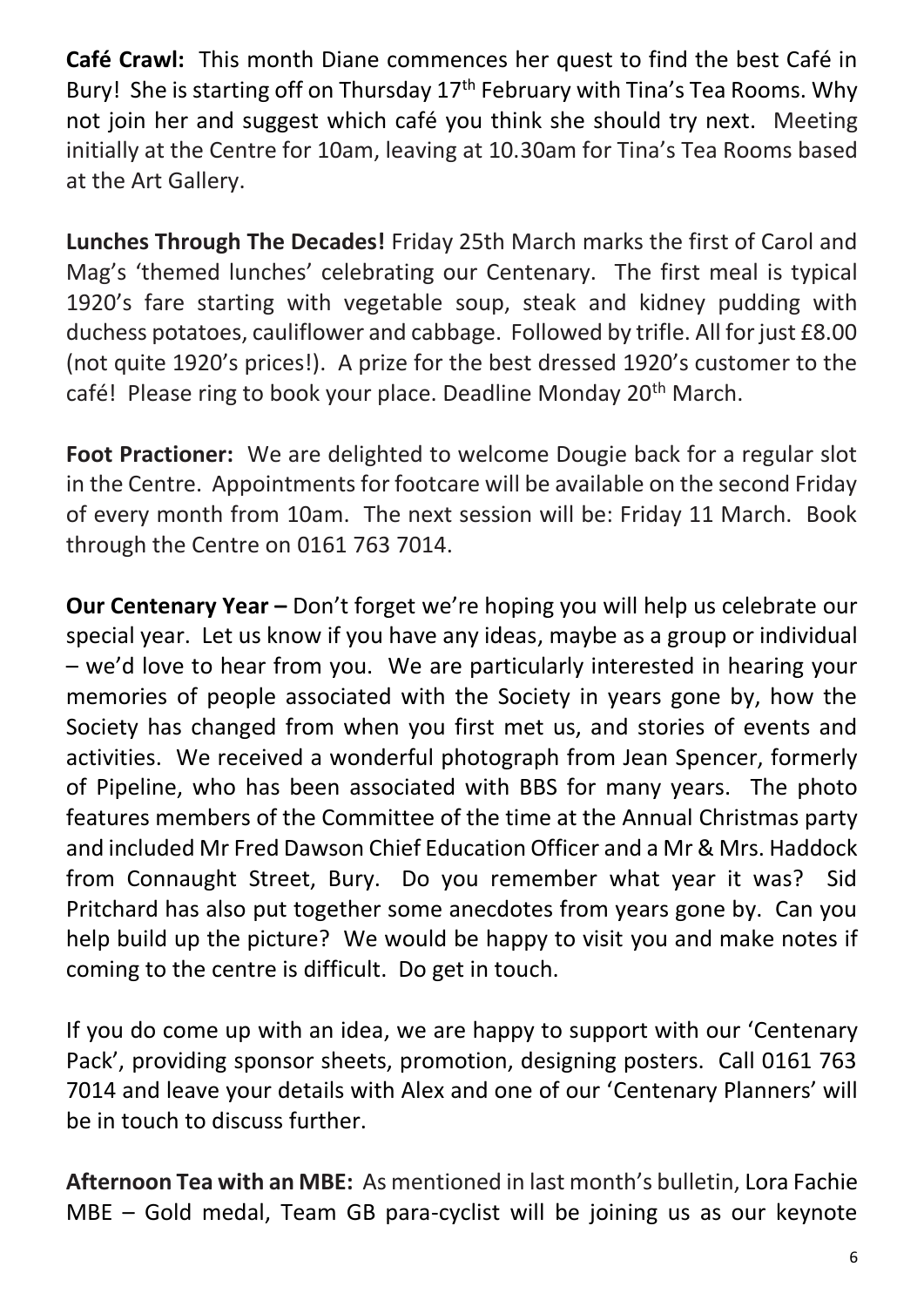speaker on Thursday 10<sup>th</sup> March. Lora is blind and with the assistance of her guide dog Kai will be coming to talk to us about her cycling, life's struggles and achievements not to mention her love of food with her 'Blindingly Good Food' website and vlogs. We would love for you, friends and family to join us. The event is on **Thursday 10th of March 1.00pm -3.30pm at** Bury Masonic Hall, £15.00 VI and £20 Guests, Afternoon tea included. Limited tickets available. We have carefully chosen the Masonic Hall given its light, airy and spacious room. Plus, Afternoon tea will be individually boxed. Please ensure we are aware of any dietary requirements prior to the event as this cannot be changed on the day. For tickets, call: 0161 763 7014, Centre, pop in for tickets; Online buryblindsociety.sumup.link (link on website).

**Wednesday 23rd February: Stall 27 on Bury Outside Market.** We're back on the Charity Stall in Bury Market. Come and visit to pick up a bargain.

**Spring into Bury East!** Along with a wide variety of community groups, we will be at this Family Fun Day being held at Hoyles Park, Huntley Mount Road, Bury. The event is taking place on Sunday 20<sup>th</sup> March, 1pm-4pm. Come and join the fun!

#### **What Have We Been Up to?**

We recently gave a talk about our services and activities to the members of Radcliffe Rotary. We included the impact Covid has had on our clients, very well presented by Michelle Chadwick (client) and Terri, her guide-dog.

Earlier this month, during Hate Crime Awareness week, client, Paul Forrester represented us on the Hate Crime Stand in the Millgate Shopping Centre. As we are a Third-party Crime Reporting Centre, Jill Logan and Gill Currie went along to a meeting at Bury Police Station for updates on the service. The evening was really useful and particularly the update from Victim Support.

If you've been affected by crime, call your local victim care team in Greater Manchester on 0300 303 0162. Lines are open Monday to Friday, 9am-7pm and Saturday 9am-5pm. If you need support outside of open hours, call our [Support line](https://www.victimsupport.org.uk/help-and-support/get-help/supportline) for free on [08 08 16 89 111](tel:08%2008%2016%2089%20111) or [request support via our website.](https://www.victimsupport.org.uk/help-and-support/get-help/request-support)

**Valentine's Wrapping:** Another big thank you to Wendy at Tesco, Bury and Kelly at The Millgate Shopping Centre, for letting us have our stall at their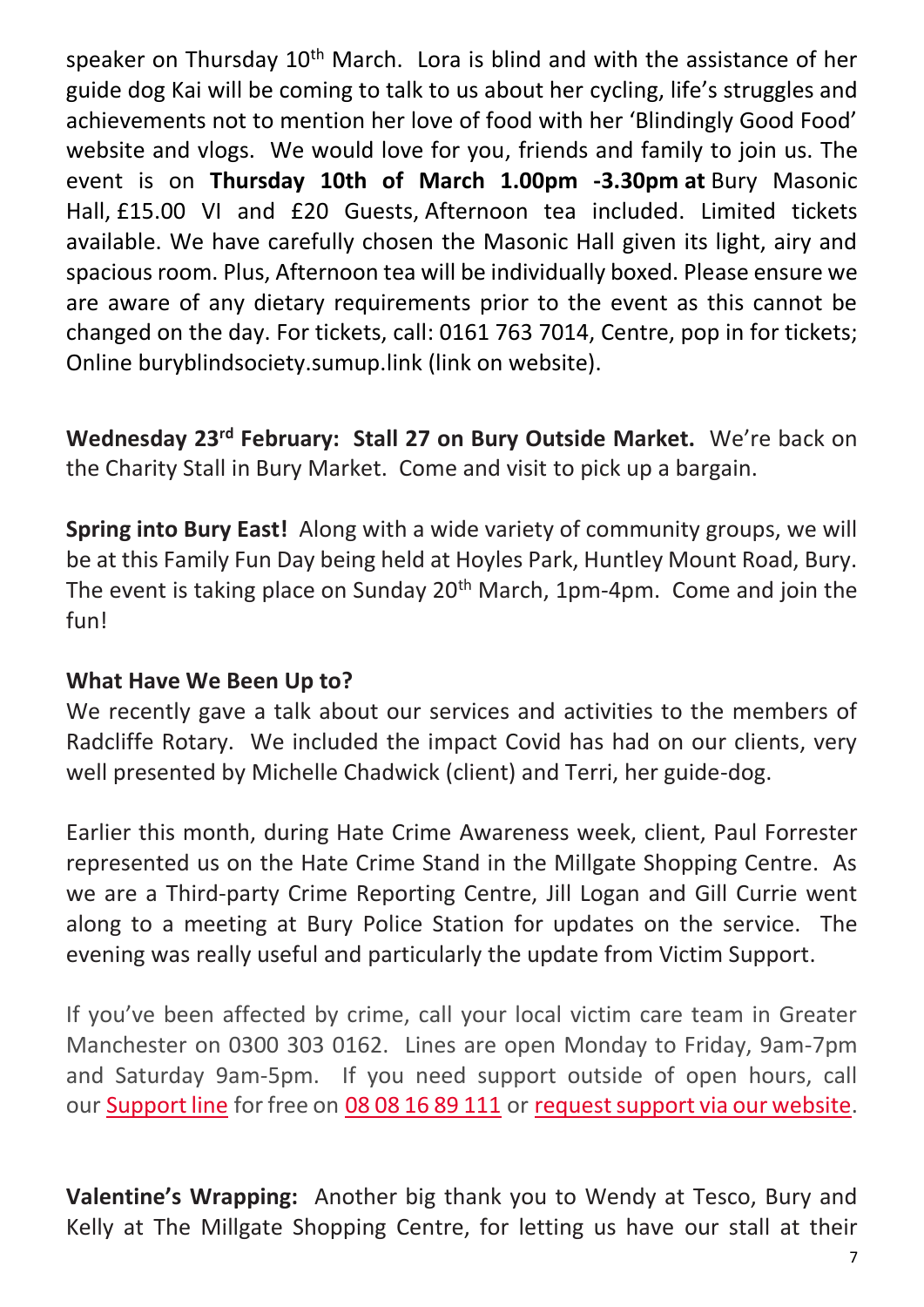premises for Valentine gifts and wrapping. We're now planning for Mother's Day……..

#### **Funding News:**

A big thank you to all who have donated to us during this month and a quick reminder of the various ways you can support us:

- **Amazon Smile**
- **Text via your phone**. Just use your phone and Text to: **70450**, with the message **BURY** to donate £5. You will also receive details to make a regular donation if you wish.
- **Co-Op Community Fund:** we are a nominated charity. If you are a member (just £1.00 to join), go to the Co-op website and nominate us to be your local cause.
- **Facebook:** We now have a 'Donate' button on our Facebook page.
- **Regular donation:** direct into our Bank. For more details, contact Jill at the Society. [jill.logan@buryblindsociety.org](mailto:jill.logan@buryblindsociety.org) or 0161 763 7014
- **100 Club:** Our Monthly Prize Draw. Just £1.00 for a number and you can 'purchase' as many as you like! 50% of the money raised is distributed in prizes and the other half contributes directly to BBS. Application packs available from the office. January winners were, no. 422 - £120.90; No. 190 - £60.45; No. 125 - £20.15.
- **Wills:** Why not remember our Charity in your will? Your donation will help local people living with sight loss access our services in the future.

# **Special Thoughts:**

Thank you to Constance Crook, who celebrated her 90<sup>th</sup> birthday in December and kindly asked for donation in lieu of gifts to the Blind Society. Our very best wishes to you Constance on such a special birthday.

Also, to Kathleen Parkinson's family for remembering us at such a sad time, by requesting donations to our Society.

Best wishes for a speedy recovery to Harry Johnson, Ron Goulden and Tania Canham, all of whom have had a bit of a spell in hospital but hopefully are now on the mend. We would also like to wish Ron belated birthday wishes for January. Hopefully Ron will soon be in a position to celebrate his special day with us, albeit a little late.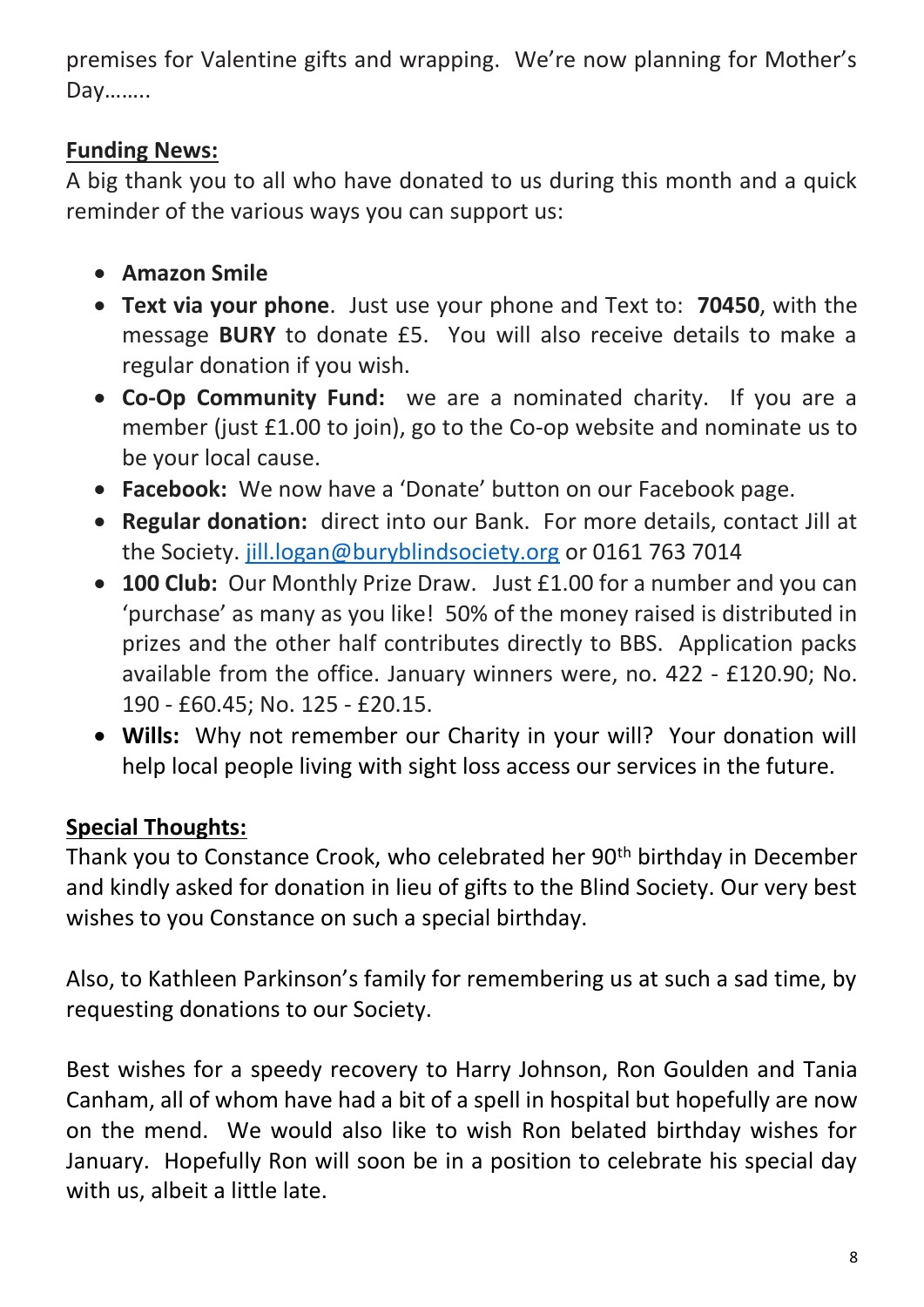Our condolences to any of our members or their families who have lost loved ones during this month. We would like thank members' families for remembering us when requesting donations for the Society. These donations will enable us to continue providing support for future members.

#### **Just for Fun.**

**Brain Teaser:** Answer to last month's: 'It stalks the countryside with ears that can't hear. What is it? It was, of course, Corn

**This month's:** First, I threw away the outside and cooked the inside. Then I ate the outside and threw away the inside. What did I eat?

# **'Take 5' Quiz.**

This month's answers:

- 1. What country has the highest life expectancy? **Hong Kong**
- 2. Where would you be if you were standing on the Spanish Steps? **Rome**
- 3. What year was the United Nations established? **24 October 1945**
- 4. How many faces does a Dodecahedron have? **12**
- 5. Queen guitarist Brian May is also an expert in what scientific field? **Doctor of Astrophysics.**

# **February's Quiz:**

- 1. Which bird can fly backward?
- 2. Who was the first female Prime Minister in Australia?
- 3. Who was the only British Prime Minister to be assassinated?
- 4. Who was the only musician ever to have been awarded the Nobel prize for literature?
- 5. In tennis, which piece of fruits found at the top of the new Wimbledon trophy.

If you've enjoyed our 'Just for Fun Quiz', make a note on your calendar to come along to our annual Fun Quiz Night with Yvonne and Carl on Friday 29<sup>th</sup> April at the Elton Liberal Club, 7 for 7.30pm start. Tickets and details next month.

Keep safe, keep well and we look forward to seeing you soon.

#### **Jill and all the team at Bury Blind Society.**